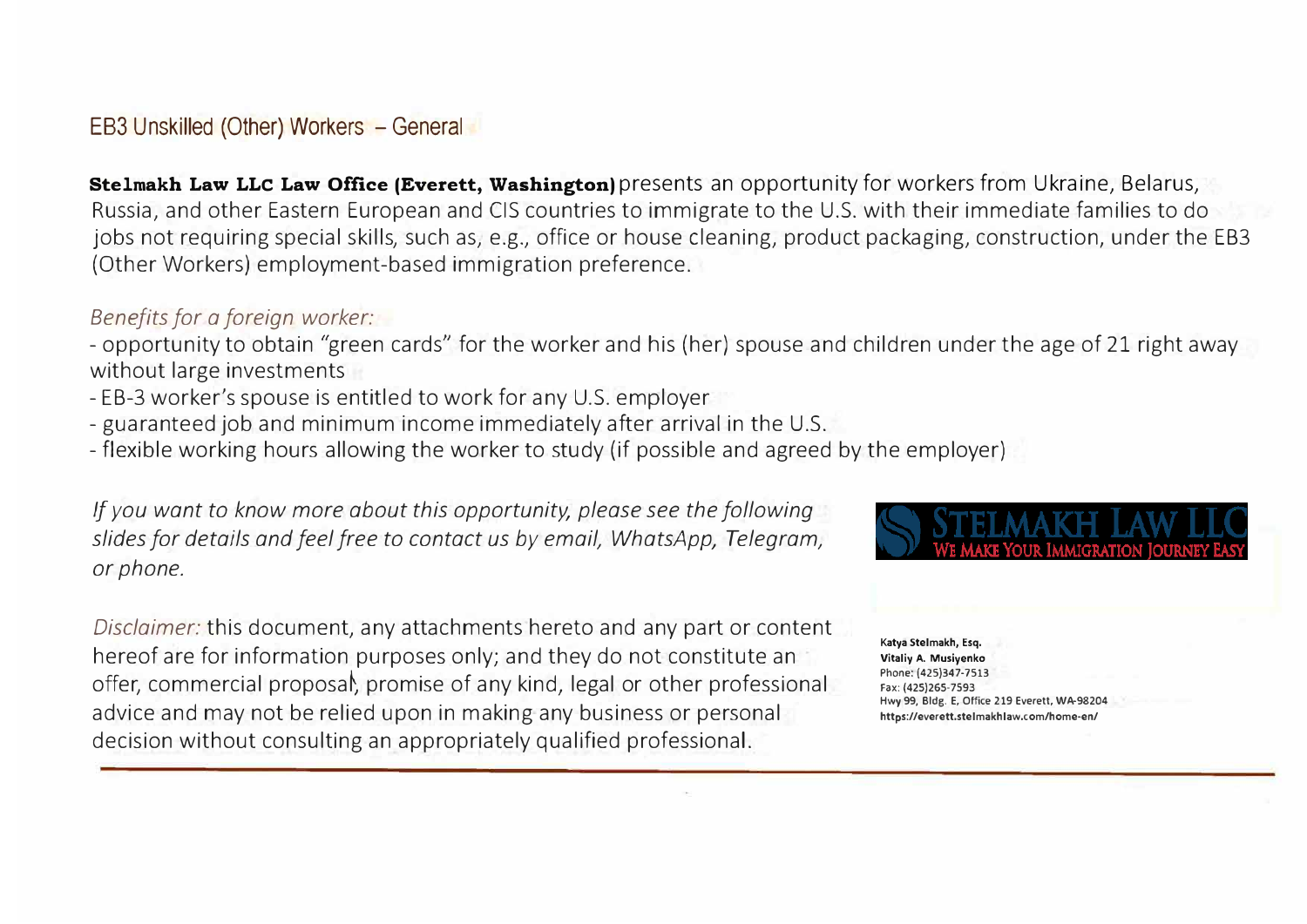#### EB3 Unskilled (Other) Workers - Eligible Job Categories

# Eligible Job Categories

Construction

Office or house cleaning

Hotel housekeeping

Food product packaging

Product packaging

Poultry processing

The worker is expected to work for the sponsoring U.S. employer for at least one year (better two years) before he (she) can safely change job. The spouse of the worker, if any, is entitled to work for any employer as of entering the U.S. on the EB-3 immigrant visa.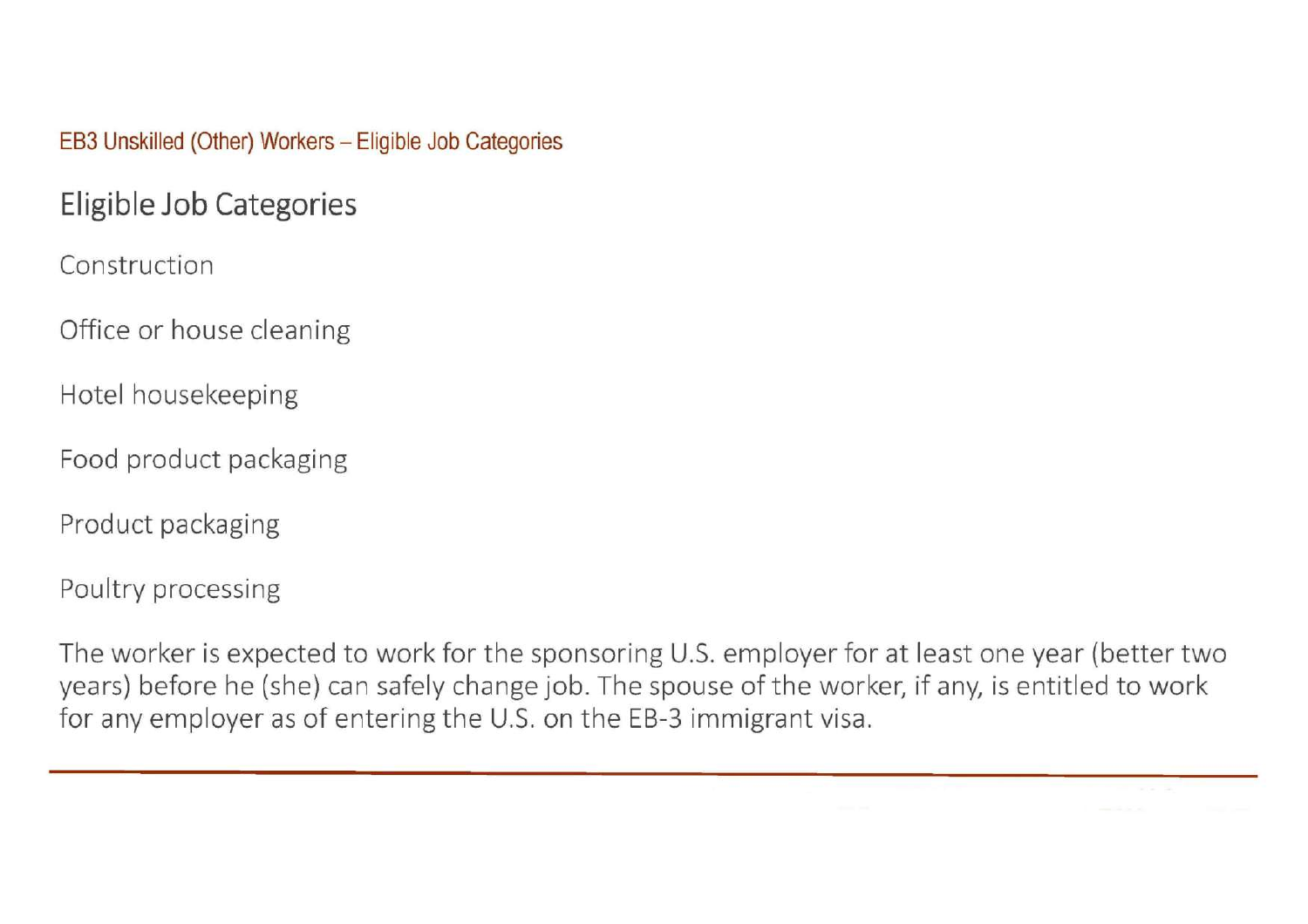## EB3 Unskilled (Other) Workers - EB3 Process Flow Chart (the Worker Is Outside the U.S.)



\* State Workforce Agency

\*\* Prevailing Wage Determination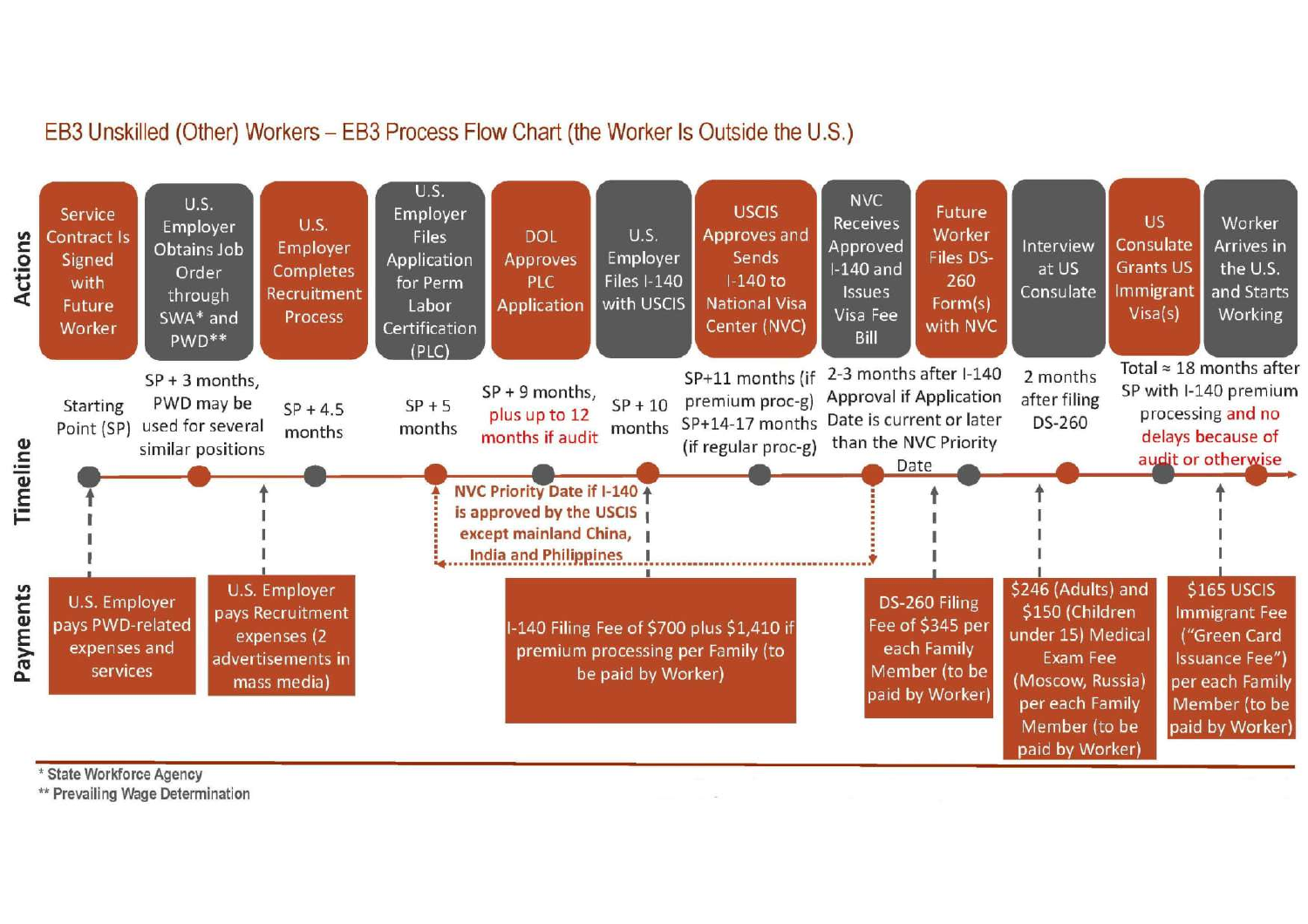## EB3 Unskilled (Other) Workers - EB3 Process Flow Chart (the Worker Is in the U.S.)



\* State Workforce Agency

\*\* Prevailing Wage Determination